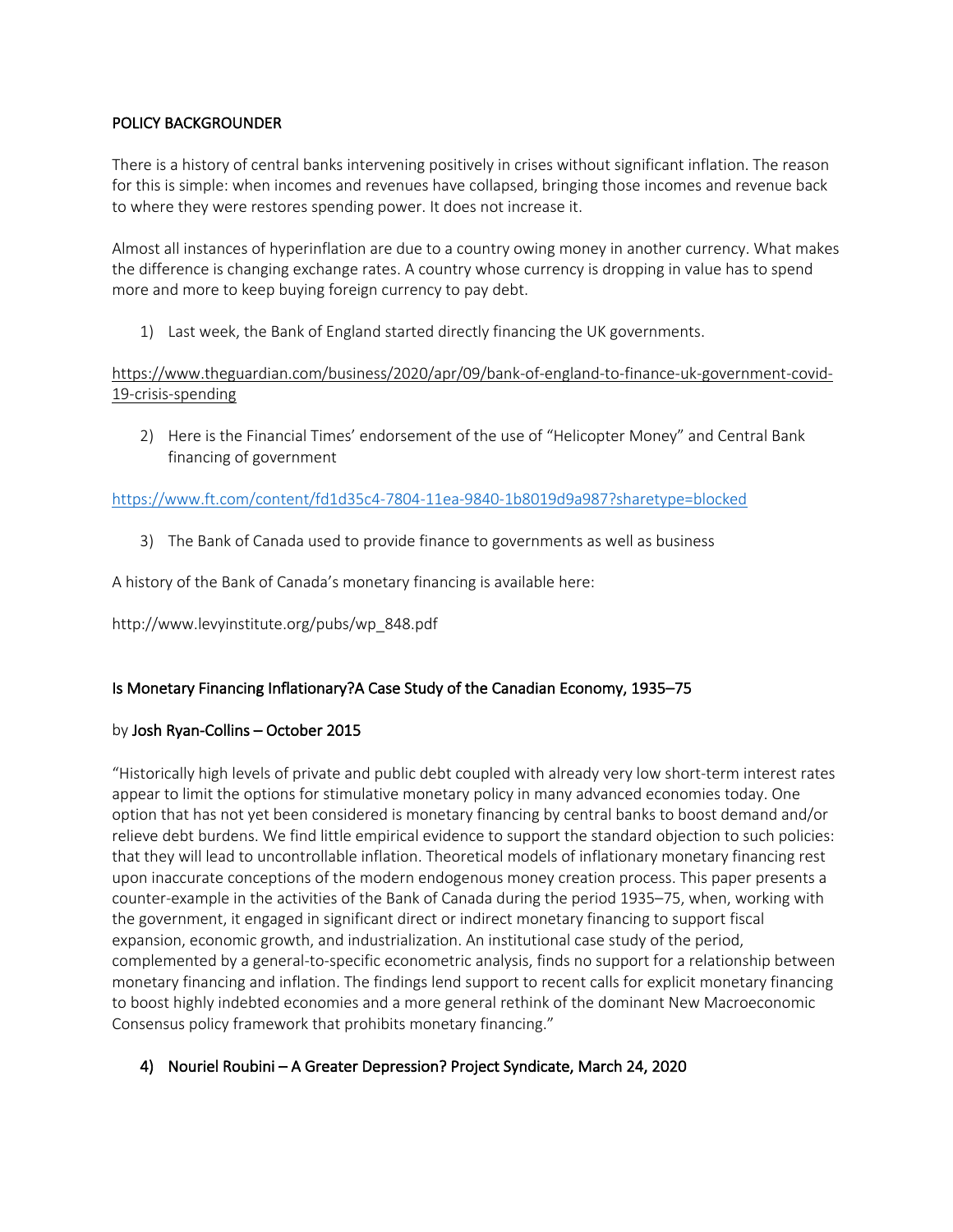"…governments need to deploy massive fiscal stimulus, including through "helicopter drops" of direct cash disbursements to households. Given the size of the economic shock, fiscal deficits in advanced economies will need to increase from 2-3% of GDP to around 10% or more. Only central governments have balance sheets large and strong enough to prevent the private sector's collapse.

But these deficit-financed interventions must be fully monetized. If they are financed through standard government debt, interest rates would rise sharply, and the recovery would be smothered in its cradle. Given the circumstances, interventions long proposed by leftists of the Modern Monetary Theory school, including helicopter drops, have become mainstream."

https://www.project-syndicate.org/commentary/coronavirus-greater-great-depression-by-nourielroubini-2020-03

# 5) Adair Turner – Former Former Chairman, United Kingdom Financial Services Authority

## https://www.ineteconomics.org/perspectives/blog/demystifying-monetary-finance

"Discussions of "helicopter money" – the direct injection of cash into the hands of consumers, or the permanent monetization of government debt – have, as a result, become more widespread. In principle, the case for such monetary finance is clear.

If the government cuts taxes, increases public expenditure, or distributes money directly to households, and if the central bank creates permanent new money to finance this stimulus, citizens' nominal wealth will increase; and, unlike with debt-financed deficits, they will not face increased future taxes to pay off the debt incurred on their behalf. Some increase in aggregate nominal demand will inevitably occur, with the degree of stimulus broadly proportional to the amount of new money created."

6) Stephanie Kelton - Professor of public policy and economics at Stony Brook University in New York

#### https://www.bloomberg.com/opinion/articles/2019-03-07/deficits-mmt-and-a-green-new-deal

"Every economy has its own internal "speed limit." There are only so many workers, machines, factories, raw materials and so on that can be brought online to produce our economy's goods and services. This is our "potential GDP."

In a depressed economy, say, the U.S. economy of 2008-2009, there are plenty of idle workers and businesses that are producing well below their full capacity. In that environment, the government can easily expand its deficit, spending more money into the economy, without risking an inflation problem."

7) Mariana Mazzucatto – Capitalism's Triple Crisis

## https://www.project-syndicate.org/commentary/covid19-crises-of-capitalism-new-state-role-bymariana-mazzucato-2020-03

"When it comes to households, governments should look beyond loans to the possibility of debt relief, especially given current high levels of private debt. At a minimum, creditor payments should be frozen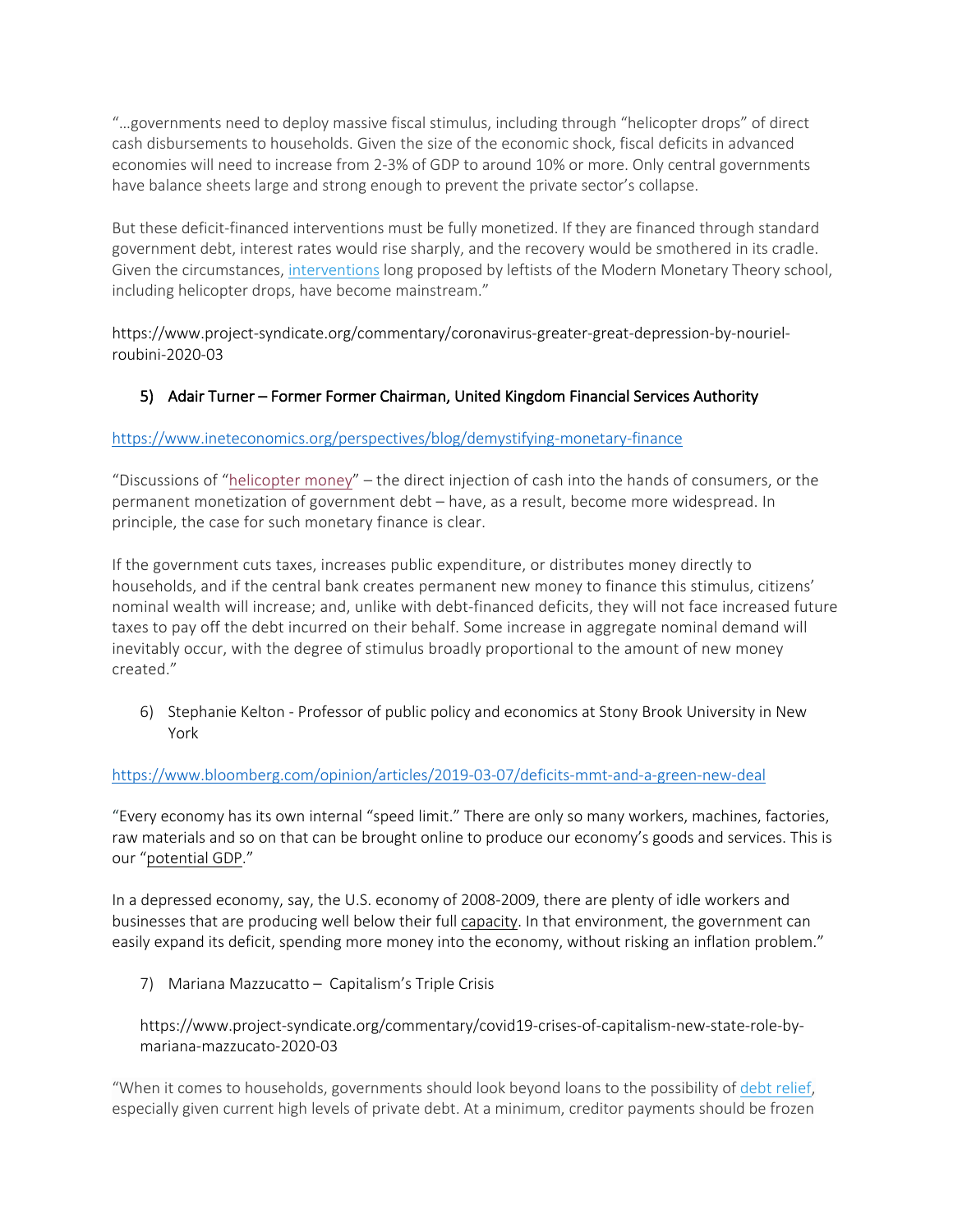until the immediate economic crisis is resolved, and direct cash injections used for those households that are in direst need.

8) Bank of Canada debt, because it is lower interest, can have a much better impact than private borrowing:

#### Ari Andricopoulos wrote:

A 10% of GDP increase in private sector debt corresponds to a 0:16% reduction in GDP for every year going forward. Government debt, which would also have a higher positive multiplier when taken out, has less of a negative impact in the future. A 10% of GDP increase in government debt corresponds to just a 0:07% reduction in future GDP growth. The purpose of the DBCF model is to propose a mechanism that would explain this phenomenon. The lower cost of government debt would almost certainly be related to the lower real interest rate paid.

This suggests that government debt is vastly more efficient at stimulating demand than private sector debt. Using an assumption of ∝ on government debt of 0.8% to real GDP (as opposed to NGDP), makes government debt 18 times as efficient in terms of future cost for the same level of stimulus' (Andricopoulos 2016, 18).

9) In 2016, William White wrote that the world was even more in debt than in 2007, and that the next recession could be accelerated and made worse because private and public debt are both much higher. In 2003, he warned Alan Greenspan in person that ultra-low interest rate policies would lead to a crash.

White is currently a Senior Fellow at the C.D. Howe Institute. He is a former chairman of the Economic and Development Review Committee at the OECD, former Economic Adviser to the Bank of International Settlements. He worked at the Bank of the England and is a Former Deputy Governor of the Bank of Canada.

In December, three months ago William White delivered a speech in the UK.

He said:

"Both public sector and private sector debt ratios are at uncomfortably high levels in many countries. With growth likely to be impeded by the headwinds of debt and demographics, it would be unwise to assume that we can simply grow out of any associated problems. Higher inflation might also be a solution, but it would be imprudent to suppose that this might not easily get out of control. Moreover, generating more inflation through ultra low interest rates only contributes to the undesired side effects referred to above.

If these alternative solutions to unserviceable debt requirements are not available, much more reliance must be put on debt restructuring. Disorderly debt defaults, without the cooperation of creditors, involve much greater costs than orderly defaults in which creditors and debtors work together. Unfortunately, recent work by the OECD (2013), the IMF (2016) and the Group of Thirty (2018) makes it clear that the laws and judicial procedures for restructuring debt continue to be highly unsatisfactory.

This applies to private non-financial debt (households and corporations) in many countries and still more to private financial debt (especially banks that are too big to fail). Above all, it applies to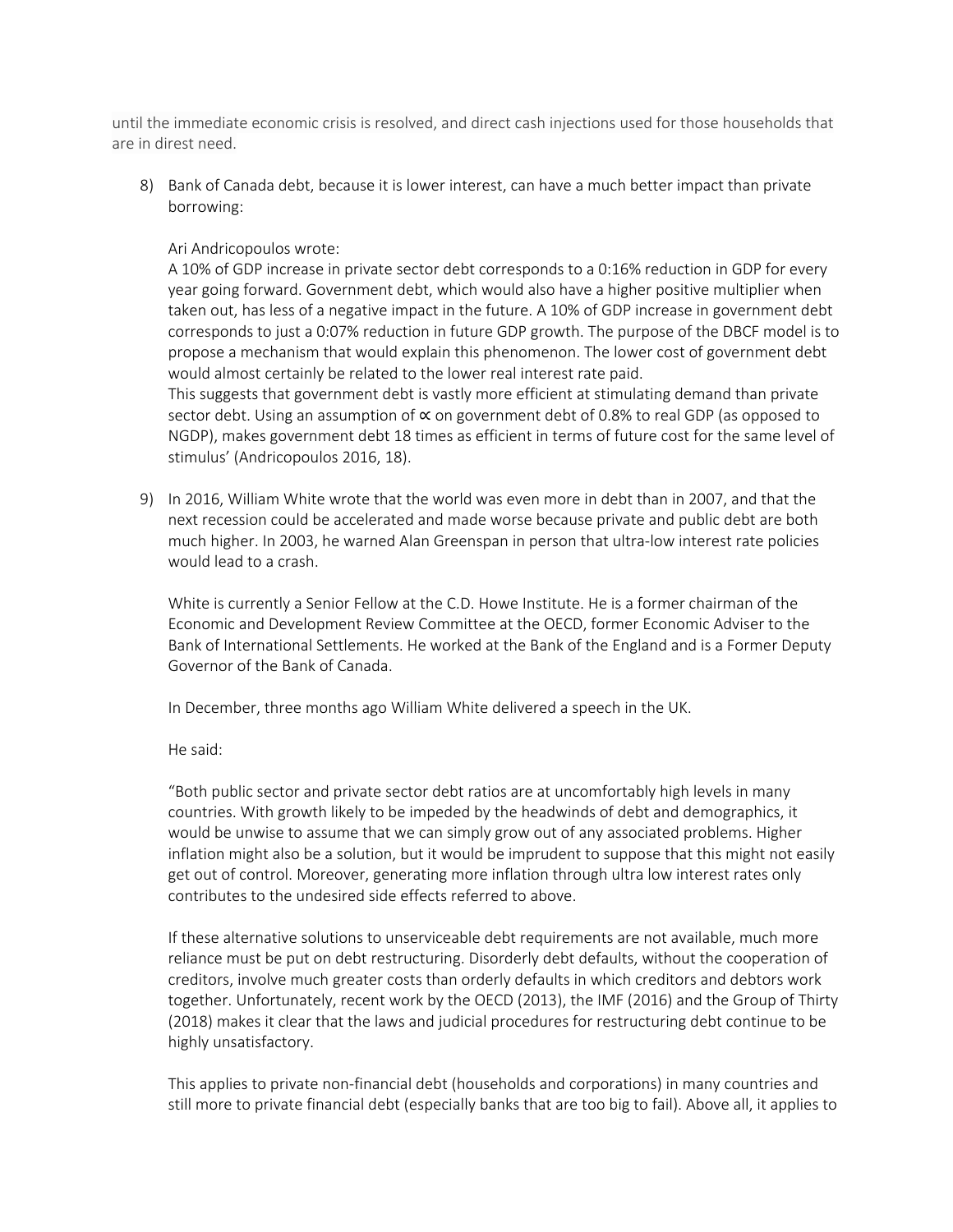sovereign debts where there are no agreed criteria for the need to restructure, nor any international treaties to force action.

Dealing with these problems is a challenge that governments should start to deal with now. It is a dangerous delusion to suppose that central banks can somehow mitigate [through ultra-low interest rates] this need for action by governments."

#### Further background

Since the 2008-09 global financial crisis, the role that private, personal debt poses to the economy has come to the fore. At the root of that crisis was the decision of central banks to run ultra-low interest rates, and that risky mortgages were packaged up into investments that were presented as safe.

While there are occasional articles about how Canadians owe more than 170% of their annual income, or \$2.2-trillion in mortgages, student loans and credit cards, the impact of private debt as a whole is not recognized.

Private, personal debt is usually seen as just that - private and personal. However, especially since the financial crisis of 2008, which resulted in a global financial meltdown, the role of private debt is being recognized as being a major driving factor in the business cycle, as well as recessions and depressions.

This is from evidence of the 2008 financial crisis, the banking crisis in Japan in the 1990s and the Depression of the 1930s.

Current Macroeconomics theories - "neoclassical" economics that replaced Keynesian policies in the 1970s do not include money, banks or private debt in their modelling.

In our current neoclassical macroeconomics, private debt cannot possibly be a problem because it does not exist, because banks are seen as intermediaries.

Modern Monetary Theory takes a different approach. It argues that money is not just created by governments, but that banks create money in the act of lending – they "write up both sides of the balance sheet at once" and create money, mostly for mortgages. This "private money creation" is why banks can lend so much, while their reserves are so small.

After the 2008 crisis, there have been major reassessments of economics in the countries that were hit the hardest, especially the UK, the EU, the US and elsewhere. Canada engaged in a huge bank bailout but was saved in part by soaring oil prices.

For those who know about the 2008 crisis, the general story is that "subprime" mortgages were bundled up into investments, which were then sold to unsuspecting investors, and against which enormous insurance contracts were sold.

The mortgages were bad, the investments were bad, and the unregulated insurance contracts (default credit swaps) were not regulated or backed by adequate reserves. Banks and other companies would buy "default credit swaps" against one another, which linked all the risk together in a dangerous chain.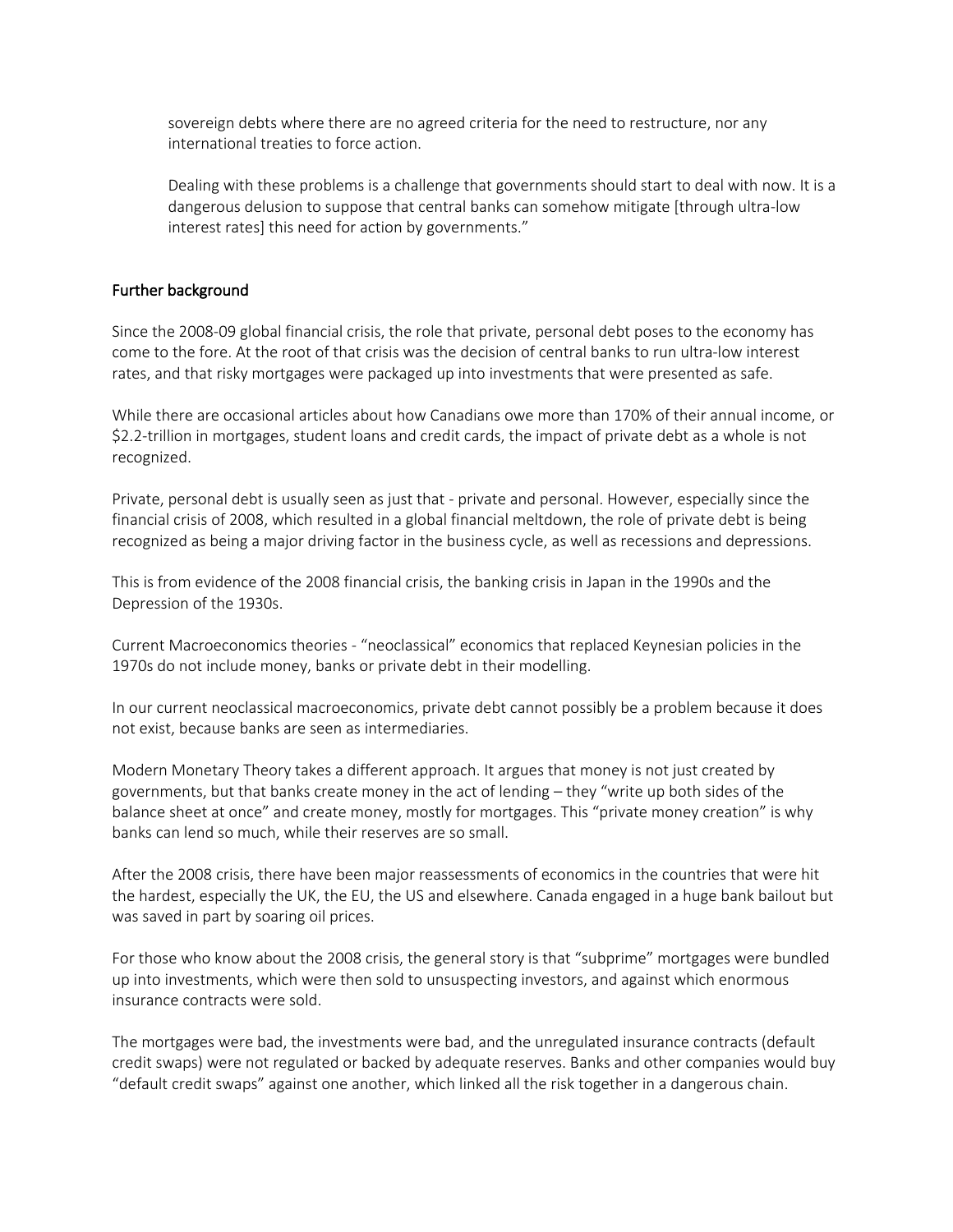While the people who took out mortgages were blamed, it is important to know that there was an enormous amount of fraud related to the mortgages, because mortgage brokers received more money if they lent out a bigger mortgage. Hundreds of thousands of individuals had their mortgage contracts forged and altered, especially black and hispanic borrowers. A black family making \$200,000 would get the same credit score as a white family making \$40,000. These were bundled up into collateralized debt obligations (CDOs) which were rated triple-a - the same rating as a US government bond. Overseas banks, especially in Europe, started selling off sound bonds and bought these ones instead.

In the US, when the housing bubble popped, it started a cascade of disaster, in the US and around the world. As the housing market collapsed, and defaults grew, banks found out their capital reserves were worthless. Suddenly, there was no money available to lend, even in overnight "repo" markets, which are supposed to be the lowest risk markets in the world. No-one was willing to lend to help companies cover payroll, and the reason GM collapsed was because its financial wing was obliterated.

In the U.S. the government had to intervene to prevent a complete lockup and meltdown of the global financial system. A program called "TARP" the troubled asset relief program was rolled out, in which the Federal Reserve and U.S. government bought up assets of banks in order to make sure they had enough money on hand to keep from going broke.

Canada's banks were not immune. We have been told that we have a resilient bank system, but Canada's bailout of our banks was larger than the US, relative to the size of our economies. For a period, Canada's banks liabilities exceeded their assets - meaning they were technically insolvent. The Bank of Canada and the Government of Canada stepped in with \$114-billion in assistance, \$66-billion of which was a purchase of mortgages by CMHC, with money printed by the Bank of Canada.

It is important to say that the Harper Conservatives loosened mortgage rules and introduced 40-year mortgages in imitation of the US.

A similar situation played out in the EU.

What happened was a "financial crisis" in that many banks went broke.

There is a known pattern of financial crises - that they drive extreme politics. In an examination of 140 financial crises, a study showed that people became both more socialist and more nationalist.

One of the major responses on the part of central banks was "unconventional monetary policy" including "quantitative easing" or having central banks create money and using it to buy assets from banks, with the hope that the banks would lend the money forward. To date, about \$20-trillion has been printed. The money has not gone into new businesses, which are risky, but it has inflated the stock market as well as real estate markets in various "global cities" - Vancouver, Sydney, Toronto and others.

#### DEBT-DEFLATION: Why things don't get better

While people talk about the concerns of inflation, deflation is also a problem. Inflation has many problems, but rising prices and wages erode the value of existing debt.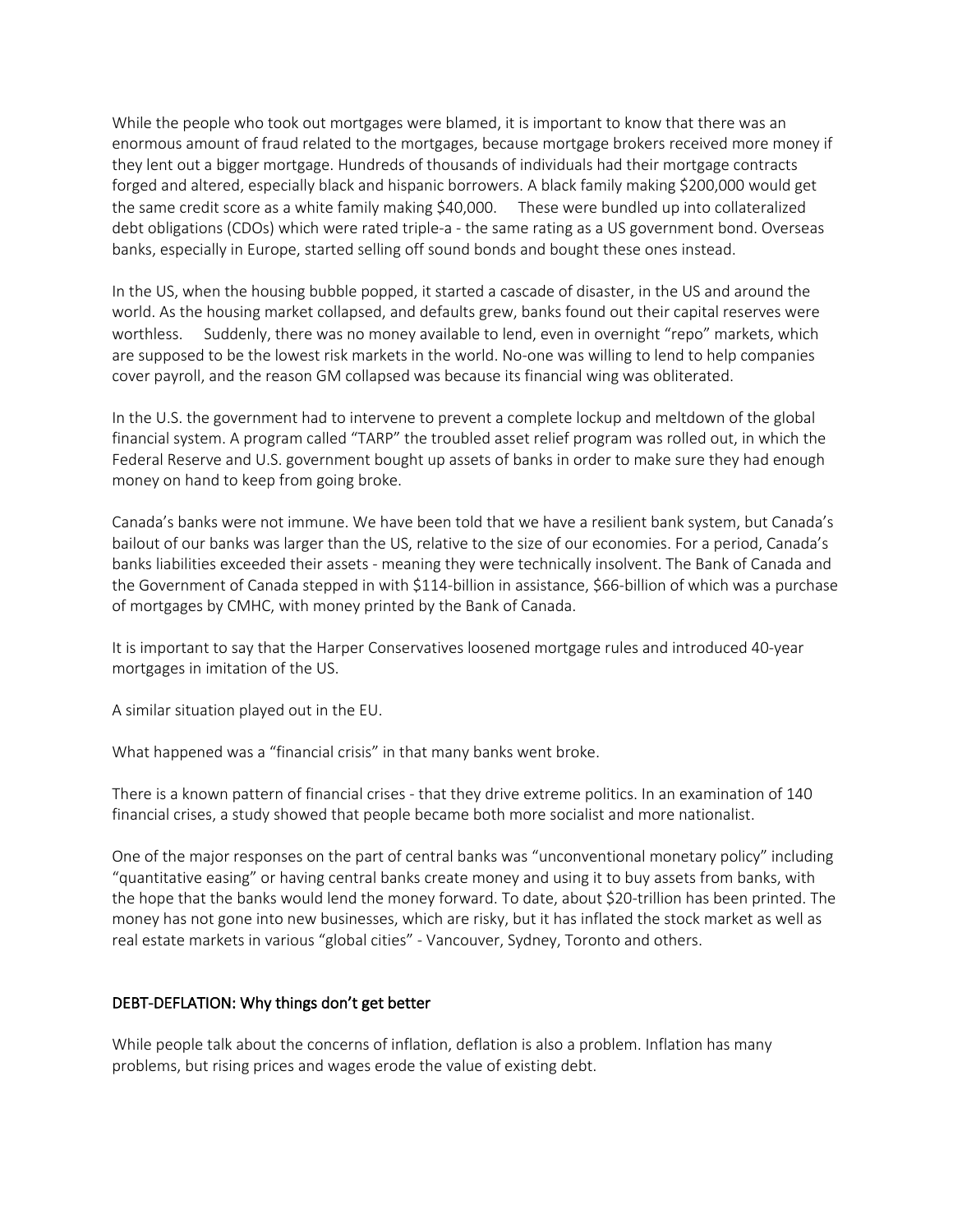For this reason, when people bought houses or had debt in the high inflation of the 1970s, it was possible to pay it down more easily.

Deflation - when prices and wages drop - makes it harder to pay down debts.

After a crisis, while some people are driven bankrupt or lose their jobs, not all do. But in recessions, and especially in depressions, prices and wages drop.

For traditional economists, this is seen as a necessary part of rebalancing the business cycle. It is the goal of austerity: eventually, when prices drop enough, people start buying and hiring again.

What is missing from this model is debt. Inflation makes debt easier to pay off, but deflation makes it harder to pay off.

This also happened in Japan in the 1990s. At one point in the late 80s, Japan was worth 50% of all the real estate in the world. When the bubble burst, banks failed. The companies and people who survived still had incredible debts, which have contributed to several decades of stagnation. It is a so-called "balance sheet recession".

In the US Depression and in Japan in the 90s, governments embarked on stimulus programs. As long as the stimulus continued, the economy limped along. As soon as it stopped, it sank into recession again. Stimulus alone was not enough- the debts have to be reduced either through growth, inflation or debt cancellatiion.

#### WHY WE HAVE SO MUCH DEBT

It may seem shocking that we have so much debt. The fact is there is a generational difference in experience because the economy was run in completely different ways.

From 1945-75 there was a focus on full employment and job stability that ended in the 1970s with stagflation, when the policy changed to low inflation, tax cuts, deregulation and monetarism.

20% of Manitobans have not seen an increase in their incomes since 1978.

One of the single greatest changes in policy was that instead of governments raising taxes and spending to stimulate the economy or hire people, central banks were supposed to stimulate the economy using changes to interest rates.

Banks and credit cards were deregulated, and the idea that debt was risky was changed entirely to an expectation that private individuals and consumers should shoulder the burden of stimulating the economy.

Two things happened that are similar. At one point, credit cards required a higher percentage to be paid back. A consultant approached the companies and explained that if they reduced the minimum payment, they could make more money.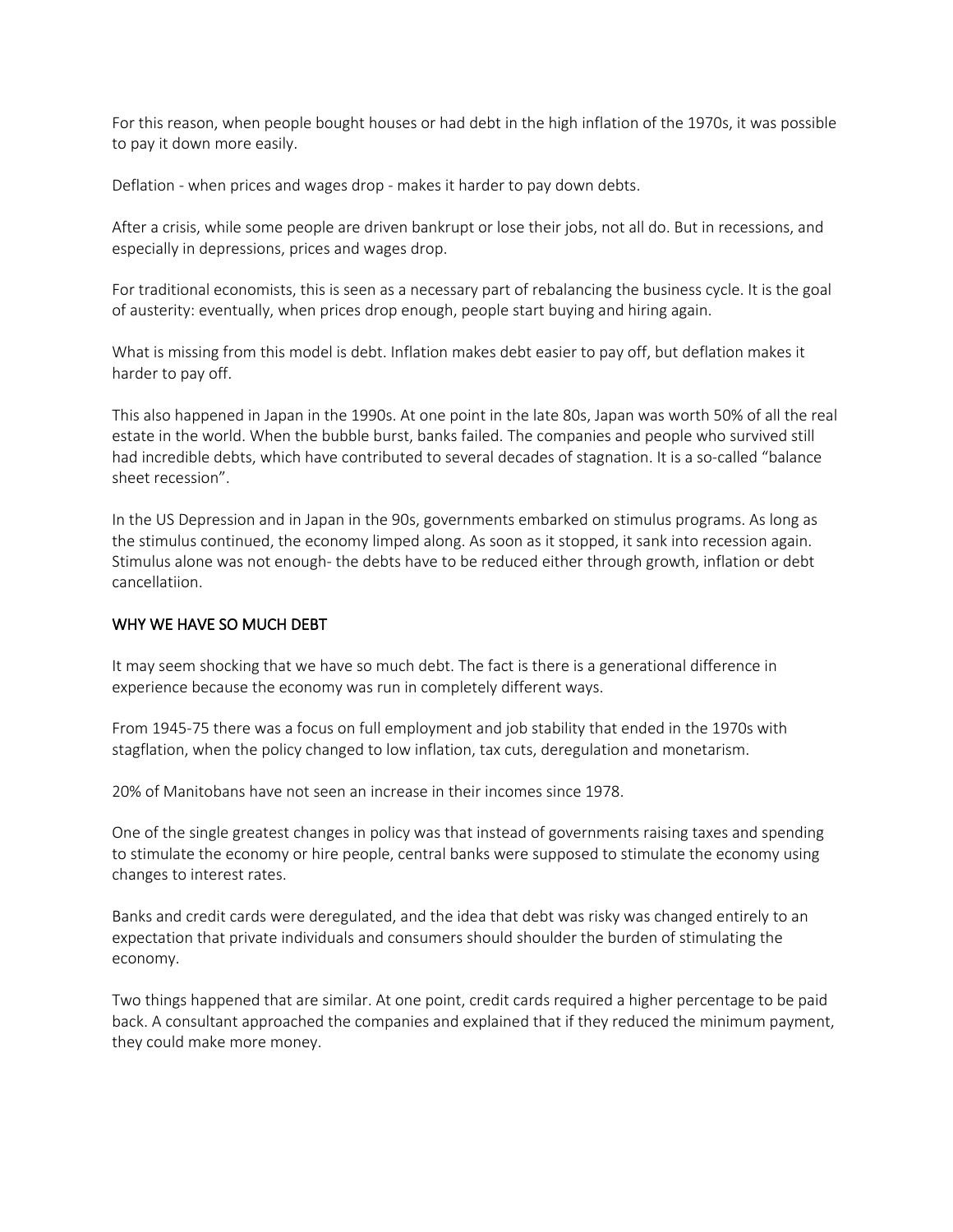Let's say the credit limit is \$1000 and the minimum payment is 10%, or \$100. If you change the minimum payment to 5%, it doesn't mean that you can now pay \$50 - it means the credit limit goes up to \$2,000. Credit cards make their money from people who rack up balances and just pay the minimum.

This model has transferred over to mortgages. At a monthly payment of \$2,000 a 30-year mortgage at 8% will buy a house worth \$275,000. If interest rates are 4%, it doesn't mean people will pay less: instead, it can finance a mortgage of \$550,000.

In Manitoba's schools, a bank-sponsored curriculum teaches children how to apply for credit cards.

When interest rates were higher, it meant that house prices were often lower.

Over 30+ years, interest rates have been dropping and house prices and debt have been soaring. Low interest rates have the perverse effect, not of saving money, but of driving up the prices of property and existing assets.

This is a deliberate policy on the part of central banks to stimulate the economy, but it has real downsides.

Some decades ago, it was possible to buy a house with a year's worth of income. Now it is virtually impossible.

This is generally seen as entirely positive, because it is seen as adding to wealth.

There are several serious downsides.

While houses are seen as "investments" they do not generate revenue on an ongoing business. One of the purchases investments in a person's life, usually funded by debt, is not a "productive investment" like investing in a business.

As a result, the vast majority of debt being taken out if for housing and real estate, not for productive investments - borrowing money with interest on a purchase that does not generate revenue to help pay for it. This is very risky.

Another is that ever-increasing cost of real estate raises the cost of living and the cost of doing all business. High rent is the reason small businesses can't survive and there are empty shopfronts in downtowns.

Real estate is overhead, for people and businesses alike. Because the effect of borrowing is so large, it drives up the costs of real estate, rent products and services for everyone, whether they are in debt or not.

The price of real estate goes up much faster than wages. People born earlier who bought low benefit enormously.

However, people born later into the cycle - or newcomers to Canada cannot possibly buy a house without taking on a multiple of their salary. Renters do not escape. Apartment buildings are converted to condos, which benefit from increasing prices, reducing in a shrinking apartment stock, as rents increase.